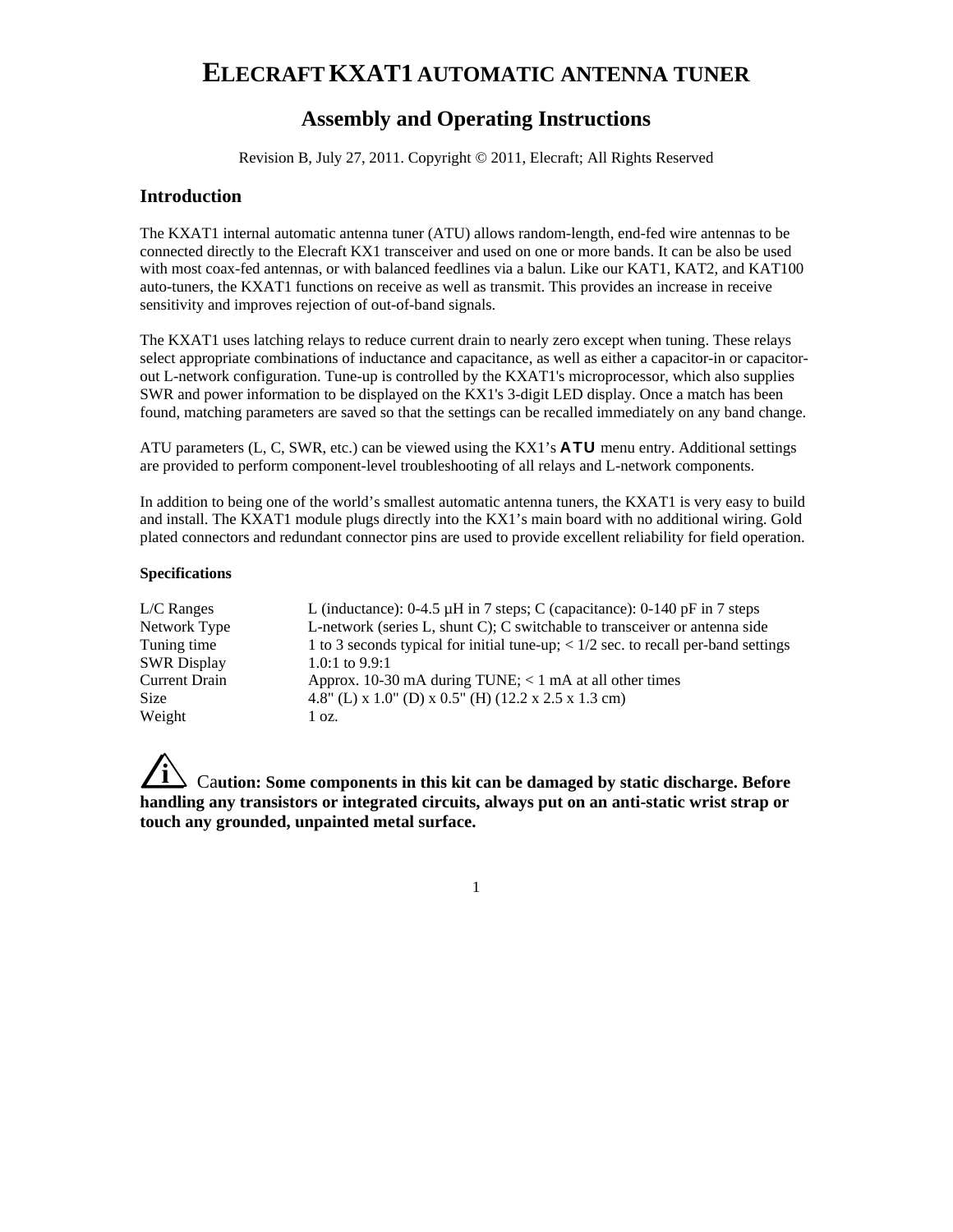## Parts Inventory

| Ref.           | <b>Description</b>                                              | Qty            | Part No. |
|----------------|-----------------------------------------------------------------|----------------|----------|
| C1             | Capacitor, 20 or 22 pF ("20," "22," "200," or "220")            |                | E530017  |
| C <sub>2</sub> | Capacitor, 39 pF ("39" or "390")                                |                | E530036  |
| C <sub>3</sub> | Capacitor, 82 pF ("82" or "820")                                | 1              | E530038  |
| C4-C8,C11      | Capacitor, .01 µF ("103")                                       | 6              | E530019  |
| C10            | Capacitor, 100 pF, 200 V, NPO disc ("101")                      | $\mathbf{1}$   | E530034  |
| C9             | Capacitor, 1-40 pF trimmer                                      | 1              | E540002  |
| D1,D2          | Diode, 1N5711                                                   | 2              | E560004  |
| $K1-K7$        | Relay, DPDT                                                     | $\tau$         | E640010  |
| L1,2,3         | T37-2 toroid core, red, 0.37" diameter                          | $\overline{3}$ | E680006  |
|                | $(L1=0.64 \mu H, 12T; L2=1.3 \mu H, 17T; L3 = 2.6 \mu H, 25 T)$ |                |          |
| P <sub>1</sub> | Connector, 3 pin male, 0.1" spcg                                | $\mathbf{1}$   | E620071  |
| P <sub>2</sub> | Connector, 2 pin male, 0.1" spcg                                | $\mathbf{1}$   | E620072  |
| P <sub>3</sub> | Connector, 5 pin male, 0.1" spcg                                | $\mathbf{1}$   | E620073  |
| R1, R2         | Potentiometer, 100 k trimmer, low-profile                       | $\overline{2}$ | E520012  |
| R <sub>3</sub> | Resistor, 200 ohms, 1/4-W, 5% (red-black-brown)                 |                | E500020  |
| R <sub>4</sub> | Resistor, 3.3 k, 1/4-W, 5% (orange-orange-red)                  |                | E500017  |
| RFC1           | Miniature RF choke, 15 µH (brown-green-black)                   |                | E690012  |
| T1             | Transformer on FT37-43 core, 10 turns bifilar (see text)        |                | E680003  |
| U <sub>1</sub> | MCU, KXAT1, PIC16C716                                           |                | E610016  |
| Z1             | Ceramic resonator, 4.0MHz +/- 0.2%                              | $\mathbf{1}$   | E660001  |
| <b>MISC</b>    | KXAT1 PC board (part of KX1 PC board set)                       |                | E100175  |
| <b>MISC</b>    | Enamel wire, #26 red                                            |                | E760002  |
| <b>MISC</b>    | Enamel wire, #26 green                                          |                | E760004  |
| <b>MISC</b>    | Solid, insulated hookup wire, green                             |                | E760008  |
| <b>MISC</b>    | Socket for U1, 18 pins                                          |                | E620031  |
| <b>MISC</b>    | Foot, self-adhesive (spacer between ATU/bottom cover)           |                | E700024  |

The table below lists all parts in the kit. The KX1 Owner's manual has photographs of similar parts.

## **Parts Placement Drawings**

Parts placement drawings for both sides of the KXAT1 PC board can be found in Appendix F of the KX1 manual.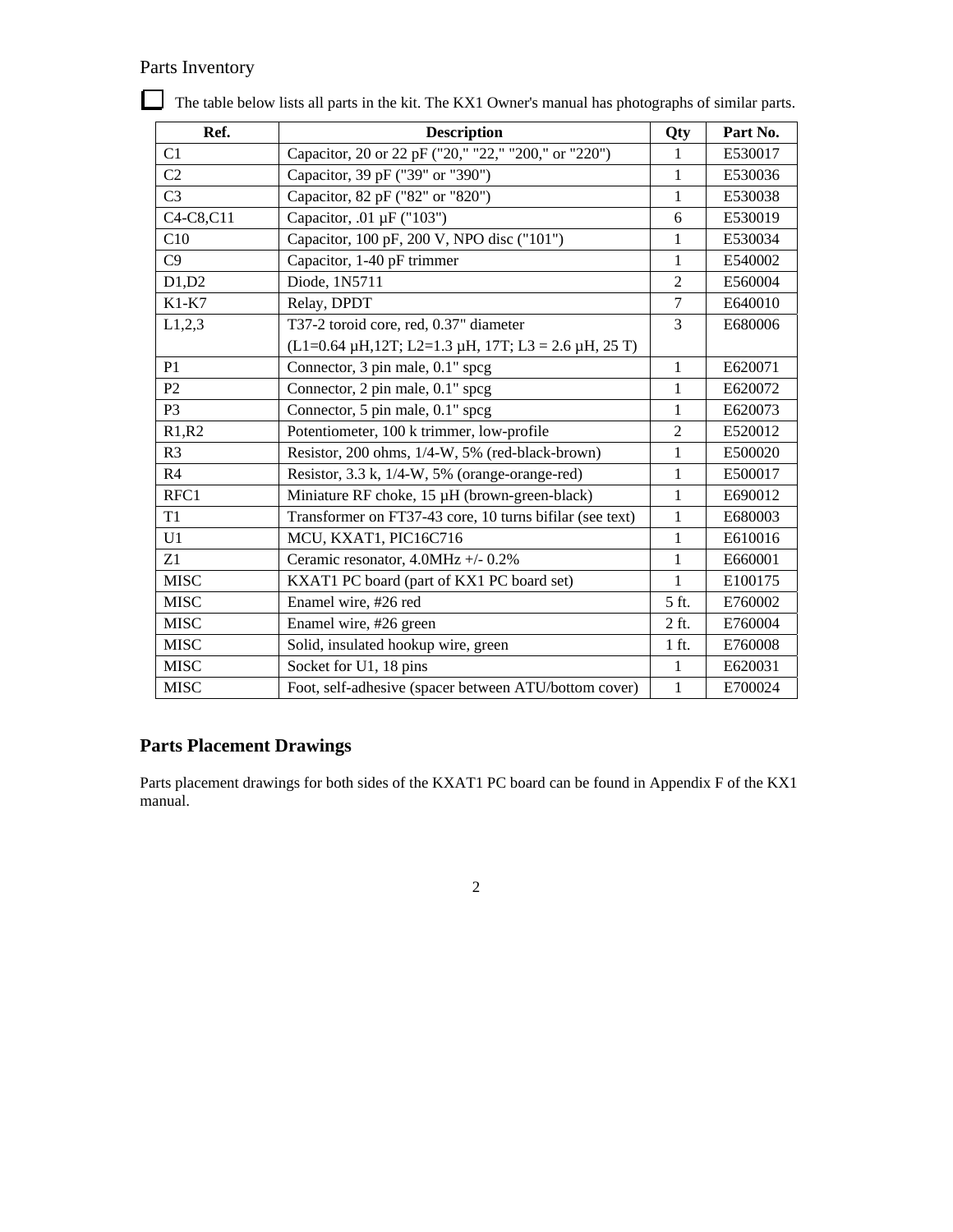### **Assembly**

**i** A fine-point, temperature-controlled soldering iron (700-800 degrees F) is required to assemble this kit. A high-wattage iron or one with a wide tip may damage components, pads, or traces. Use a minimum amount of solder to avoid ground shorts.

**i** All parts are installed on the top side of the board except as noted (the side with the relays, toroids, and microcontroller U1). Double-check all values before soldering, since removing parts from double-sided PC boards can be difficult.

 Place relays at locations K1-K7 as shown by their component outlines. Do not solder yet. **Do not bend the relay leads.** 

Using a flat object to hold K1-K7 in place, flip the board over. Solder just one inner pin on each relay.

 Inspect the relays closely to make sure that they're seated flat against the PC board. If not, re-heat the soldered pin while pressing down on the relay. Once all relays are properly seated, solder all pins.

Trim the relay leads as short as possible to provide clearance for folded capacitors in a later step.

Install the IC socket at U1. Align the socket's notched end with the notch in the component outline.

On the bottom side, install R3 (200 ohms, red-black-brown) and R4 (3.3 k, orange-orange-red).

Install D1 and D2, with the banded end of each diode oriented as shown on the board.

 Install ceramic resonator Z1, which looks like a capacitor with three leads. It can be installed in either of two orientations. Keep soldering time to 2-3 seconds per lead to avoid overheating the part, which can alter its frequency. Trim the leads after soldering.

Install trimmers R1 and R2 on the bottom side. Make sure they are seated flat against the PC board.

Install RF choke RFC1 (brown-green-black). The leads are fragile—handle carefully.

 Install the trimmer capacitor, C9, on the bottom side. The flat side should be oriented as shown by the component outline, and the trimmer must be seated flat against the board.

 Install the capacitors listed below on the bottom side of the board, but don't solder them yet. Leave the leads about 0.1" long so the capacitors can be folded down in the next step. All possible value markings are shown in parentheses.

| C1, 20 or 22 pF $(20, 22, 200, 0r 220)$ | $C2$ , 39 pF (39 or 390) |
|-----------------------------------------|--------------------------|
| $\_\_C3$ , 82 pF (82 or 820)            | $\sim$ C10, 100 pF (101) |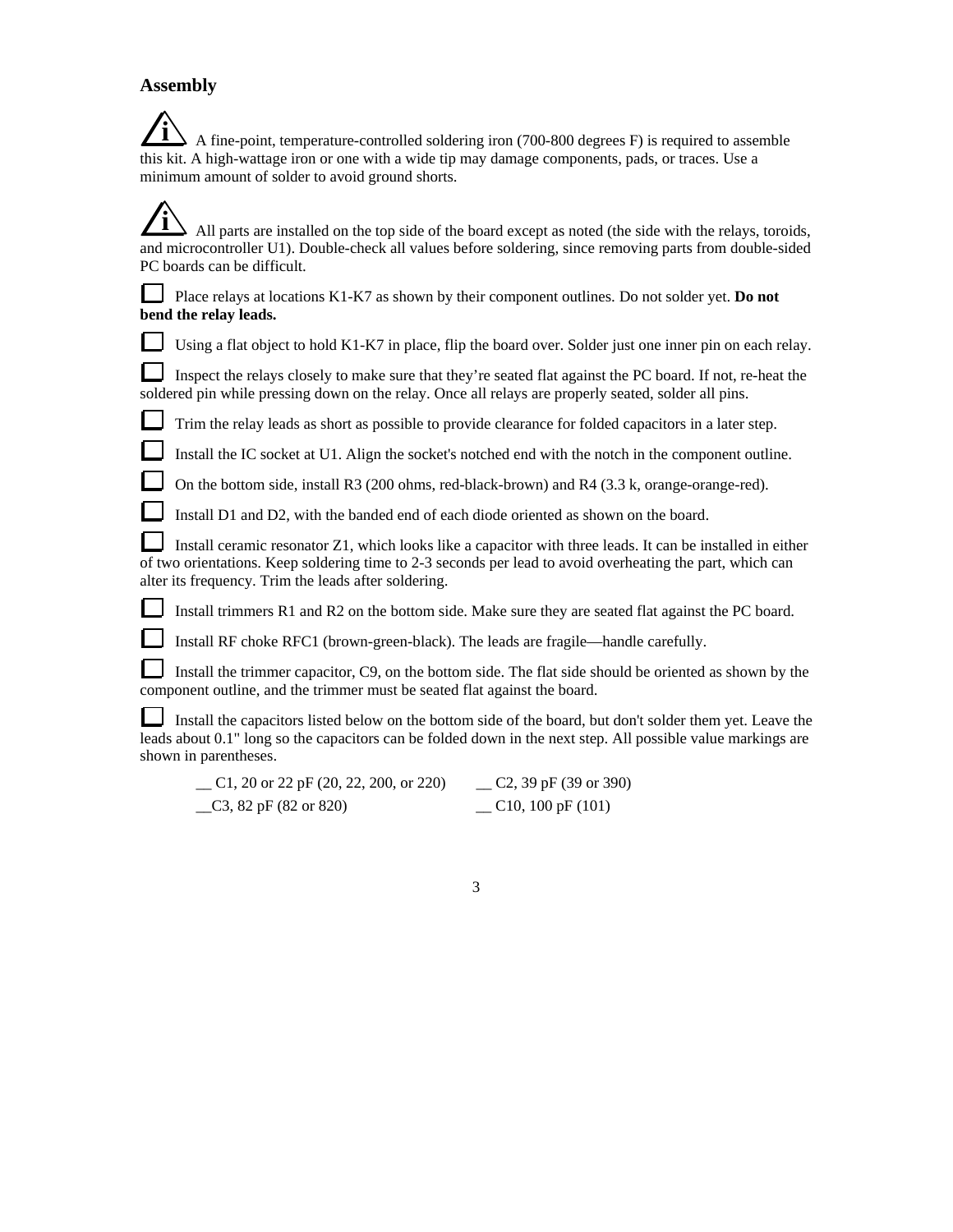Fold down C1, C2, and C3 at about a 45-degree angle, but not so far that they contact the nearby relay pins. C1 should be folded toward K1, C2 toward K4, and C3 toward K2.

Solder C1-C3 and C10 from the bottom side to avoid damaging the relays. Trim the leads on the top.

In the following step, the installed height of the capacitors must be no more than  $5/16$ " (7.5 mm). The leads may be pre-formed so that the capacitors sit a small distance above the board. As long as the installed height is below the limit specified, there's no need to straighten the leads.

Install the .01- $\mu$ F capacitors ("103") on the top side of the board (C6, C4, C5, C7, C8, C11). They should be seated as far down onto the board as possible (see above).

**i** In the following steps, inductors L1 through L3 will be wound and installed. *There is no need to adjust the windings to precisely match the inductances shown on the schematic.* 

Inductor L1 is wound on a T37-2 core (red) using 8" (20 cm) of #26 red enamel wire. To wind the inductor, pass the long end of the wire through the core exactly 12 times*. Each pass through the core counts as one turn.* The finished winding should look like the illustration below. Exact turns spacing is not critical.



Remove insulation

Spread out the turns of L1 so they occupy about 80-90% of the core's circumference.

 Cut L1's leads to about 1/2" (12 mm) long. Completely remove the enamel insulation from the leads to within 1/8" (3 mm) of the core. The enamel wire provided can be heat-stripped using a small amount of solder on the tip of your iron. Stripping using this method takes 4-6 seconds.

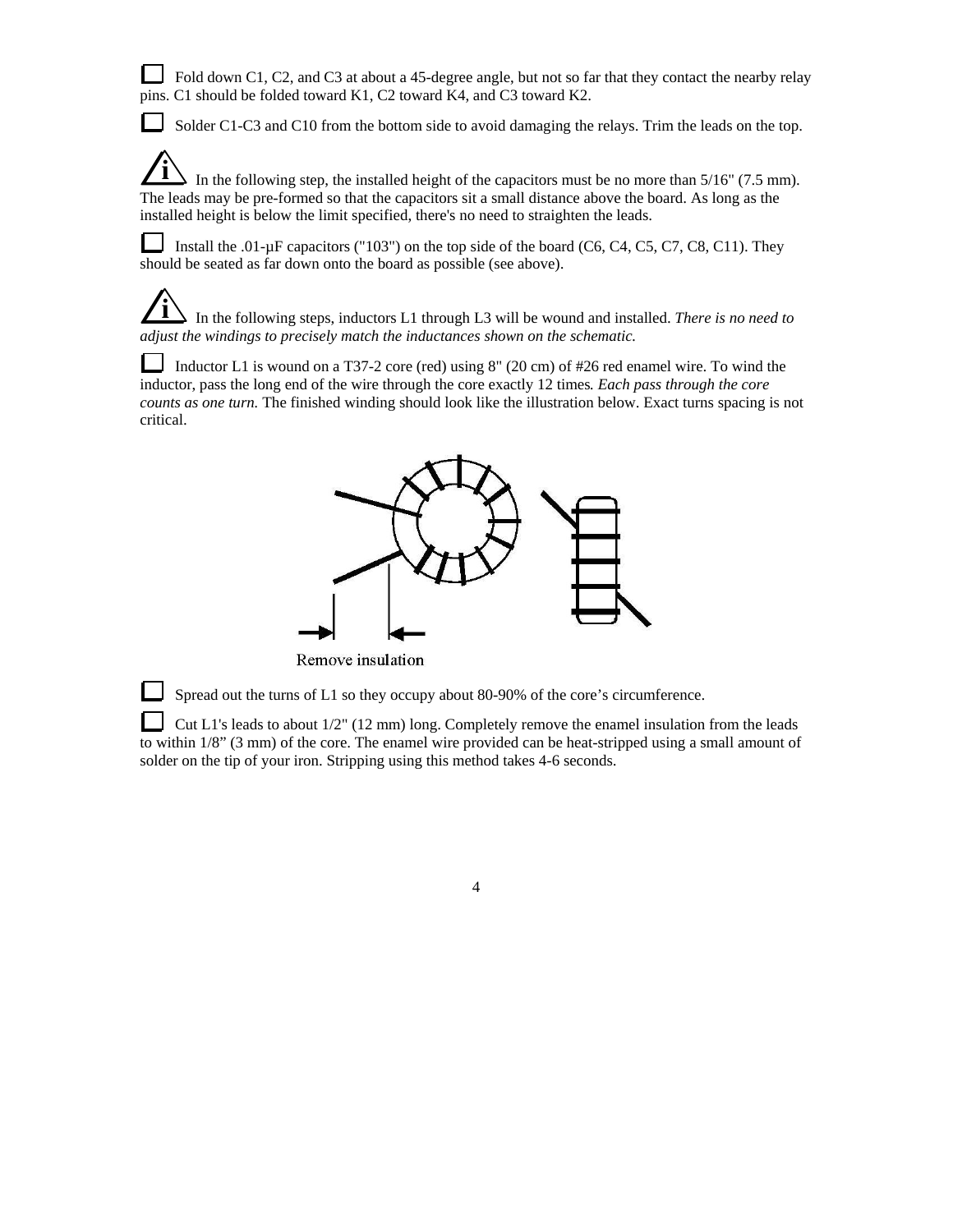Install L1 vertically on the PC board as shown by its component outline, then pull the leads taut on the bottom of the board.

Trim and solder the leads of L1. When soldering, make sure that the solder binds well to the leads. If the lead appears to be an "island" in a small pool of solder, chances are it is not making good contact. Measure from pad to pad using an ohmmeter to verify the connection (low resistance).

Wind and install L2 and L3 using the same procedure you used for L1. The number of turns and wire length for each inductor is shown below.

\_\_ L2, 17 turns (11" [28 cm]) \_\_ L3, 25 turns (15" [38 cm])

Fold C10 down toward K6 and L3, but not so far that it touches the leads of these components.

 T1 is wound on a ferrite toroidal core (gray, FT37-43; may have an orange dot). Cut two 10" (25 cm) lengths of #26 enamel wire, one red and one green. Inspect the wires closely to make sure the enamel coating is not chipped or broken.

Twist the two wires together, crossing over each other about 3 to 4 times per inch (1-2 times per cm).

 Wind the twisted wires onto the core as shown below, using 10 turns. Each pass through the core counts as one turn, and turns spacing should closely resemble the illustration.

**i As shown below, the wires labeled (1) and (3) should originate from** *below* **the core, and wires (2) and (4) from** *above* **it. This will ensure that the transformer has the correct phasing.**



Trim the leads of T1 to about  $1/2$ " (12 mm) long. Then completely remove the insulation from T1's leads up to the edge of the core, using a solder pot, hot soldering iron tip, sand paper, or by scraping with an X-acto knife. **Do not attempt to burn off the insulation using a match or lighter, as the flame may fuse the pairs of wire together, causing them to become shorted.**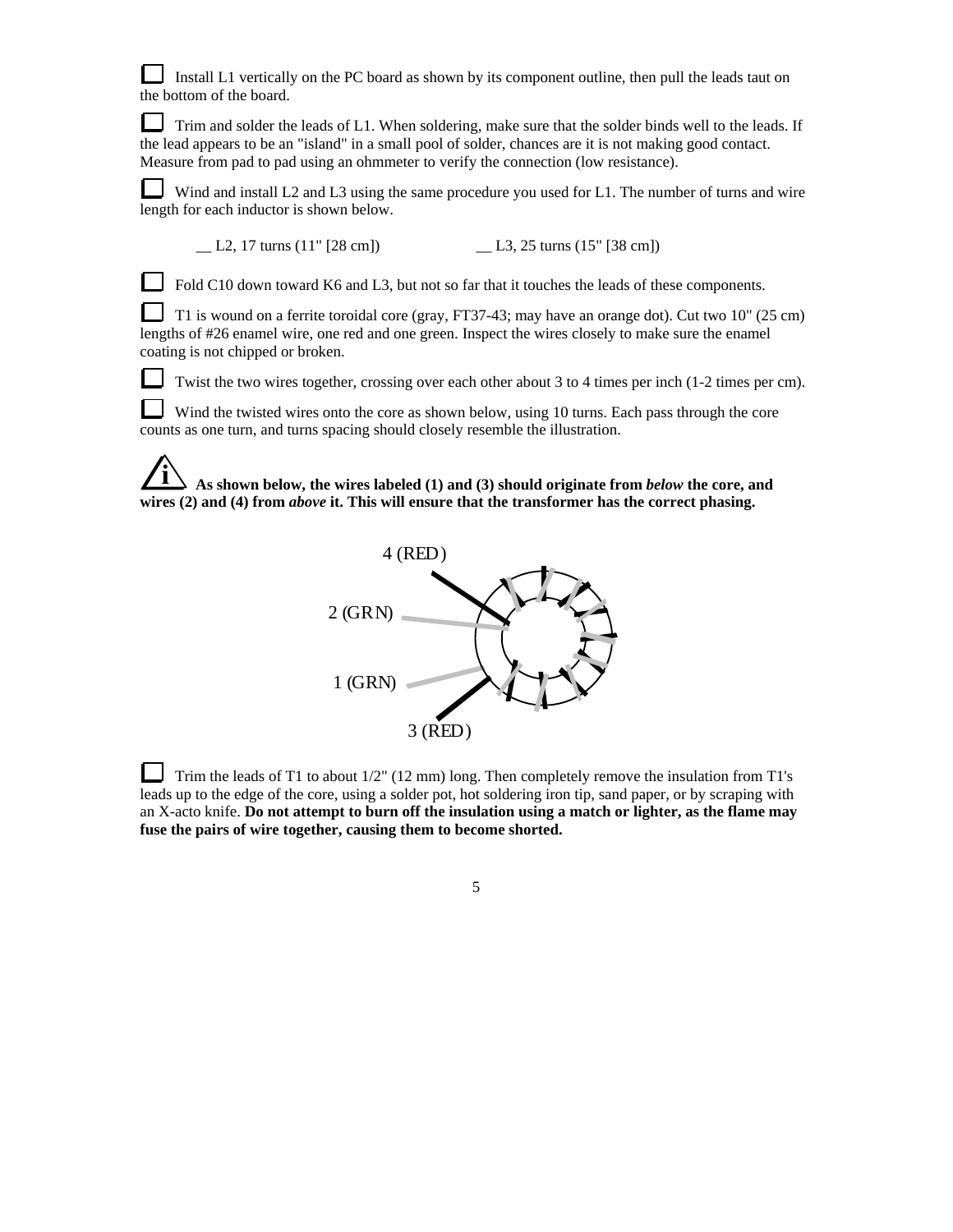| Tin T1's leads with solder. If the leads do not tin easily, the insulation may not be fully removed.                                                                                                                                                                                                                                     |
|------------------------------------------------------------------------------------------------------------------------------------------------------------------------------------------------------------------------------------------------------------------------------------------------------------------------------------------|
| Using an ohmmeter, measure between the red and green wires to make sure that they're not shorted.                                                                                                                                                                                                                                        |
| Install T1 as indicated by its PC board outline. Insert the leads into the numbered holes as identified<br>by the drawing on the previous page.                                                                                                                                                                                          |
| Pull the leads taut on the bottom of the board. Before soldering, make sure that the entire portion of<br>exposed lead is properly tinned.                                                                                                                                                                                               |
| Cut a $1-1/8$ " (2.9 cm) length of insulated, solid-conductor hookup wire. Remove $1/4$ " (6 mm) of<br>insulation from each end. This jumper will form the 1-turn link winding of T1.                                                                                                                                                    |
| Insert this wire through the center of T1 and into the pad labeled 5. Bend the wire down to the left and<br>insert the other end into pad 6. Pull the leads of the wire taut on the bottom of the board, then solder.                                                                                                                    |
| Install the self-adhesive foot in the location identified on the ATU module ("FOOT").                                                                                                                                                                                                                                                    |
| Touch a grounded, unpainted metal surface before handling the microcontroller (U1, 16C716).<br>Carefully straighten U1's pins, then insert U1 into its socket. Be sure to orient the notched end of U1 toward<br>the pin 1 label.                                                                                                        |
| Remove the bottom cover from the KX1 transceiver (2 thumbscrews) and turn it upside-down with<br>the BNC connector on the left. On the KX1 PC board, locate J8 (2 pins), J7 (3 pins), and J6 (5 pins).                                                                                                                                   |
| Remove the jumper installed between pins 1 and 3 of J7 (ATU bypass).                                                                                                                                                                                                                                                                     |
| The KXAT1 kit includes mating male connectors for J8, J7, and J6, designated P2, P1, and P3,<br>respectively. Insert these connectors (the long ends) as far as they'll go into their respective female<br>connectors on the KX1 board. P1-P3 must be fully seated, or the bottom cover will not fit properly with<br>the ATU installed. |
| Place the KXAT1 module onto the pins of P1-P3. Verify that the module is resting flat against the<br>plastic bodies of the three connectors, and is not touching any parts on the KX1 board. If necessary, adjust<br>the positions of toroids and capacitors on the two boards to allow them to fit together without obstruction.        |
| Press down on the KXAT1 at both ends to ensure that P1-P3 are fully inserted into J6-J8. Then solder<br>all pins of P1-P3.                                                                                                                                                                                                               |
| Trimmer R4 on the KX1 board is accessible through a hole in the ATU board (as well as a<br>corresponding hole in the bottom cover). We recommend doing ATU alignment and test with R4 fully<br>clockwise (maximum power output, about 4 watts at 12-13V). R4 can be adjusted using a small flat-blade<br>screwdriver.                    |

*This completes KXAT1 assembly. Keep the bottom cover off for the alignment and test steps which follow.*

 $\overline{6}$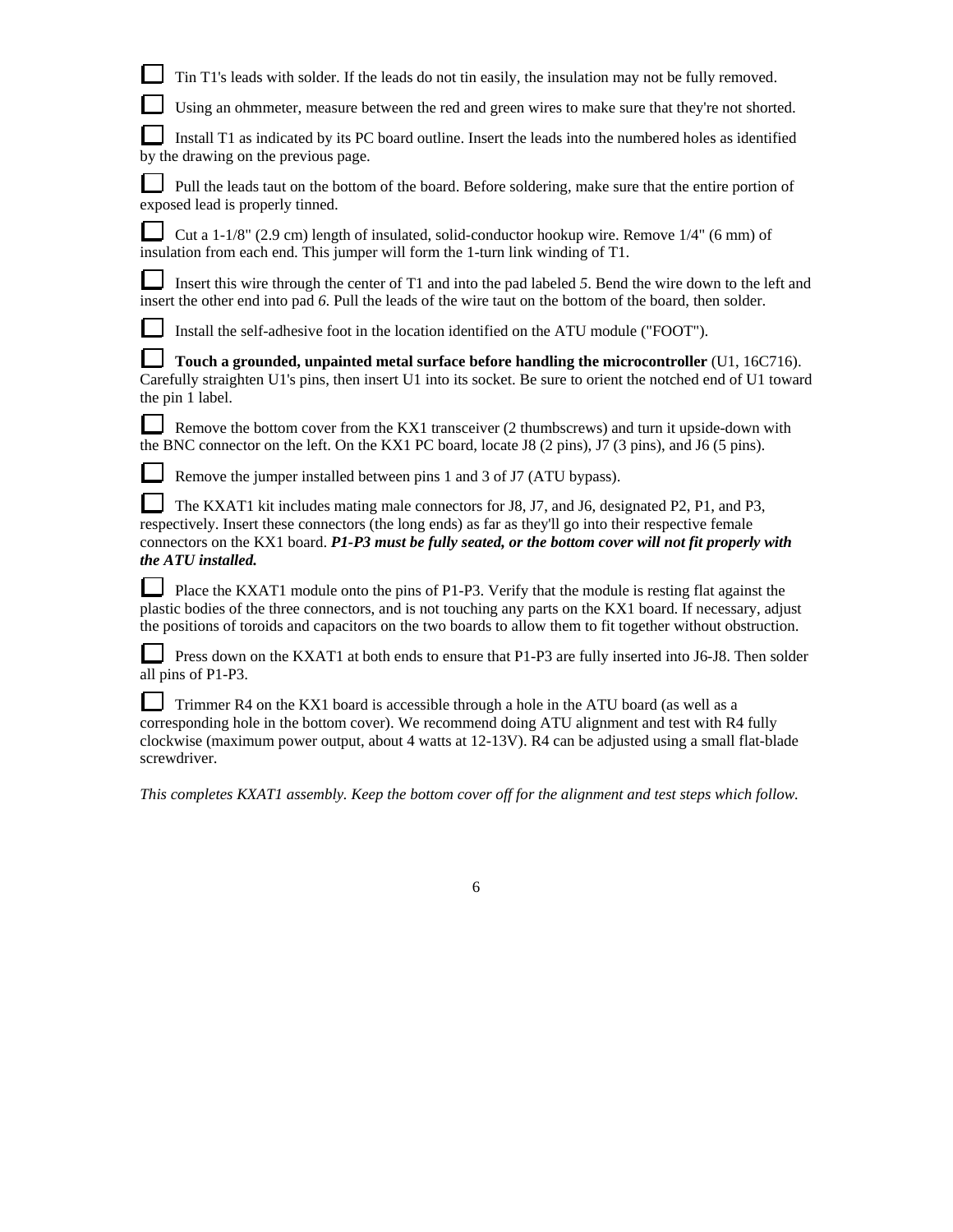## **Alignment and Test**

Connect a power supply or battery to the KX1 and turn on power.

 Tap **MENU** and scroll through the entries until you find **ATU**. To select the mode for the ATU, hold **EDIT**. If you see three dashes (---) instead of the **ATU** parameter, refer to Troubleshooting.

 Using the VFO knob, set the **ATU** parameter to the first relay test setting, **L0**. You should hear a relay switch when you move to **L1**, then to **L2**, and finally to **L3**. The same should be true for **C0** through **C3**, as well as **N1** and **N2**. (If you don't hear any relays switching, see Troubleshooting.) Exit the menu.

|  | Select 40 meters using the KX1's $\overline{BAND}$ switch. |
|--|------------------------------------------------------------|
|--|------------------------------------------------------------|

Connect a 50-ohm dummy load to the KX1's antenna jack (5W or higher rating).

Set the **ATU** parameter to **CAL** using the menu. Tap **MENU** twice to exit the menu.

Pre-set potentiometers R1 and R2 on the bottom of the ATU board to exactly their mid-points.

 Touch the (+) lead of a digital multimeter (DMM) or analog voltmeter to the small hole near the "**REFL**" label on the bottom of the KXAT1 board. Connect the (-) lead to one of the KX1's long standoffs.



ப

Set the voltmeter for 2 or 3 DC volts full scale.

Locate a non-metallic tuning tool for adjusting ceramic trimmer C9. You can use a small flat-blade screwdriver or jeweler's driver with tape wrapped around the metal shaft to prevent you from contacting it.

Enter TUNE mode by holding **MENU** and **BAND** together (the KX1 will display forward power, e.g. **P4.0**). Adjust C9 for the lowest possible voltmeter reading—the null may be sharp. Cancel TUNE mode by tapping any switch (the KX1 will display SWR, e.g. **r1.0**).

If your voltmeter has a lower scale than 2 or 3 V, set it for this scale, and repeat the previous step.

**Optional Power Calibration:** The KXAT1 will provide acceptable power-reading accuracy with R1 and R2 set to exactly their mid-points. More accurate adjustment requires a calibrated wattmeter:

Connect a known-accurate wattmeter between the KX1 and a 50-ohm dummy load.

 Enter TUNE mode. Adjust R1 *(FWD)* on the KXAT1 so that the KX1's power display agrees with the wattmeter. Tap any switch to exit TUNE. The SWR display should show **r1.0**. If it doesn't, chances are your dummy load is not 50 ohms, or the null adjustment (C9) was not done correctly.

Adjust R2's rotation to match that of R1 (visually).

## **Installing the Bottom Cover**

 Turn off the KX1 and re-install the bottom cover. *Be very careful not to pinch the battery wires between the bottom cover and the ATU module or the nearby long standoff.*

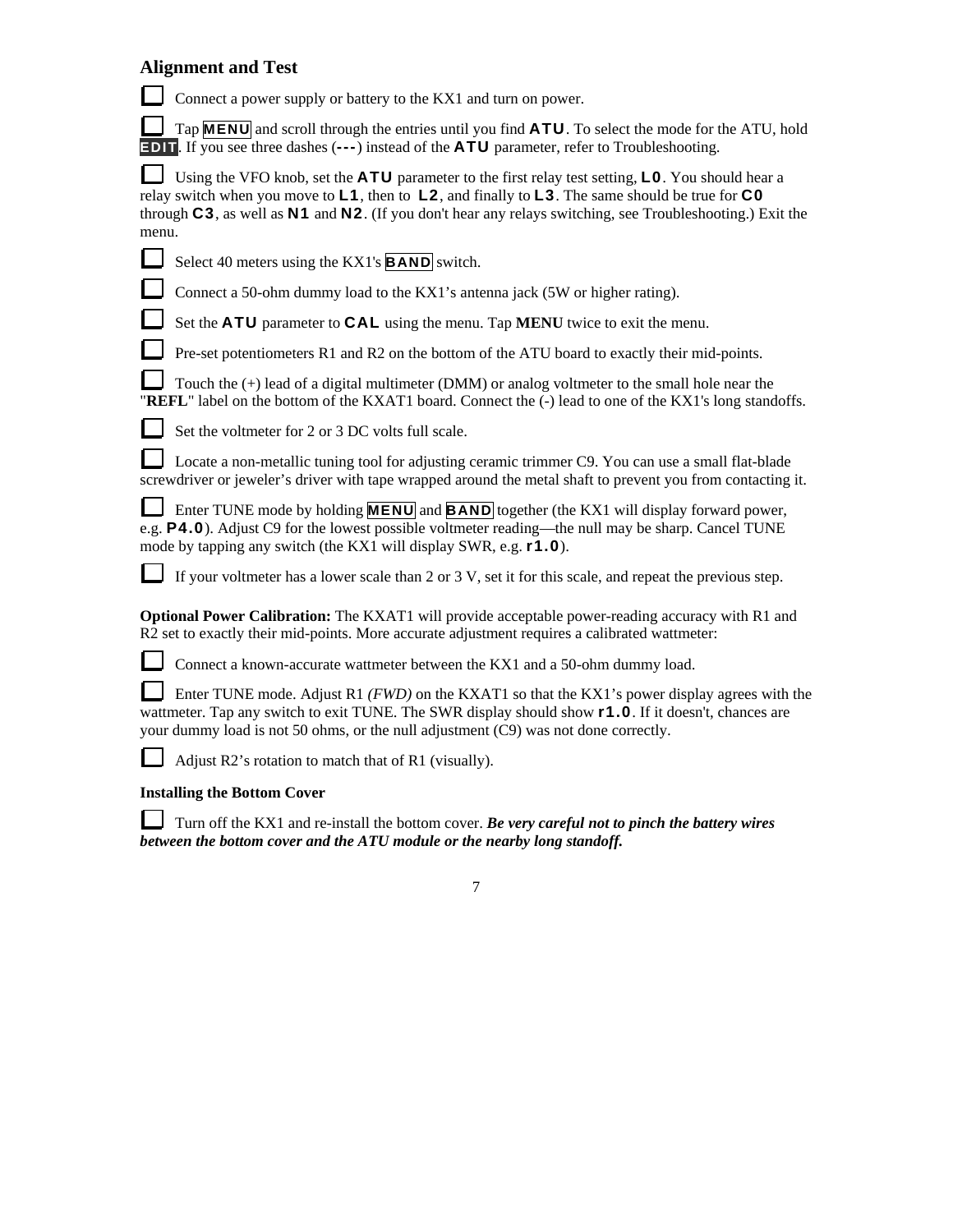## **Using The ATU**

#### *Basic ATU Operation*

- Connect the best possible antenna and ground to the KX1 (see **Antenna Considerations**).
- Use the KX1 menu to set the ATU's operating mode to **TUN** (auto-tune), then exit the menu.
- Enter TUNE mode (**MENU** + **BAND**). **ATU** will be displayed for a few seconds while the tuner
- finds the best match (if you don't hear any relays, the SWR was already low). Power will then be displayed (e.g. **P4.0**). Tap any switch to cancel TUNE; the SWR will be displayed (e.g. **r1.0**).
- With the ATU installed, the LED bargraph will show power output while keying (0.5 watts per bar).
- ATU settings are stored in EEPROM, and will be recalled instantly whenever you change bands.

#### *Displaying Power Output and SWR while preserving matched L and C settings*

If you change the **ATU** setting to **rX.X** (SWR) in the menu, L and C settings will not be changed during TUNE mode, even if the SWR is high. This setting is rarely needed; **TUN** mode is recommended.

#### *Using an External Antenna Tuner*

If you're using an external antenna tuner, bypass the KXAT1 by setting **ATU** to **CAL**. Power and SWR will still be displayed in TUNE mode. **Note:** The KXAT1 cannot display SWR continuously during TUNE, so an external tuner with built-in SWR bridge is recommended. Most stand-alone tuners include a bridge.

#### *Important ATU Operating Tips*

- A 1.0:1 SWR is *not* necessary for good performance. However, a low SWR *will* help protect the transmitter. See **Antenna Considerations**.
- If you switch to **BAT** (battery) display mode, then enter TUNE, you'll see the transmit-mode battery voltage, not SWR or power output. The ATU settings will not change. If the indicated battery voltage drops too far on transmit, the battery should be recharged or replaced.

#### *ATU Menu Settings*

**Table 1** lists all of the **ATU** menu settings. **TUN** is used for normal operation, and the tuner is bypassed when set to **CAL**. Other settings are primarily used for troubleshooting.

| Mode                  | <b>Description</b>                                 |                | <b>Description</b>                        |
|-----------------------|----------------------------------------------------|----------------|-------------------------------------------|
| <b>CAL</b>            | Calibration/Bypass, <b>L</b> and $C = 0$           | Exx            | $1-49$ = error (see Troubleshooting)      |
| <b>TUN</b>            | Auto-tune mode                                     | Fx.x           | KXAT1 firmware revision, e.g. F1.0        |
| TX.X                  | SWR from most recent TUNE                          |                | Individual inductor test $(C = 0)$        |
| Lx.x                  | Inductance, $\mu$ H                                | $C0-C3$        | Individual capacitor test $(L = 1 \mu H)$ |
| $C$ .xx               | Capacitance, nF $(.01 \text{ nF} = 10 \text{ pF})$ |                | Network relay test, Cin $(L/C = 0)$       |
| <b>NT<sub>x</sub></b> | Network type; $1=Cin$ , $2=Cout$                   | N <sub>2</sub> | Network relay test, Cout $(L/C = 0)$      |

#### **Table 1. ATU Modes**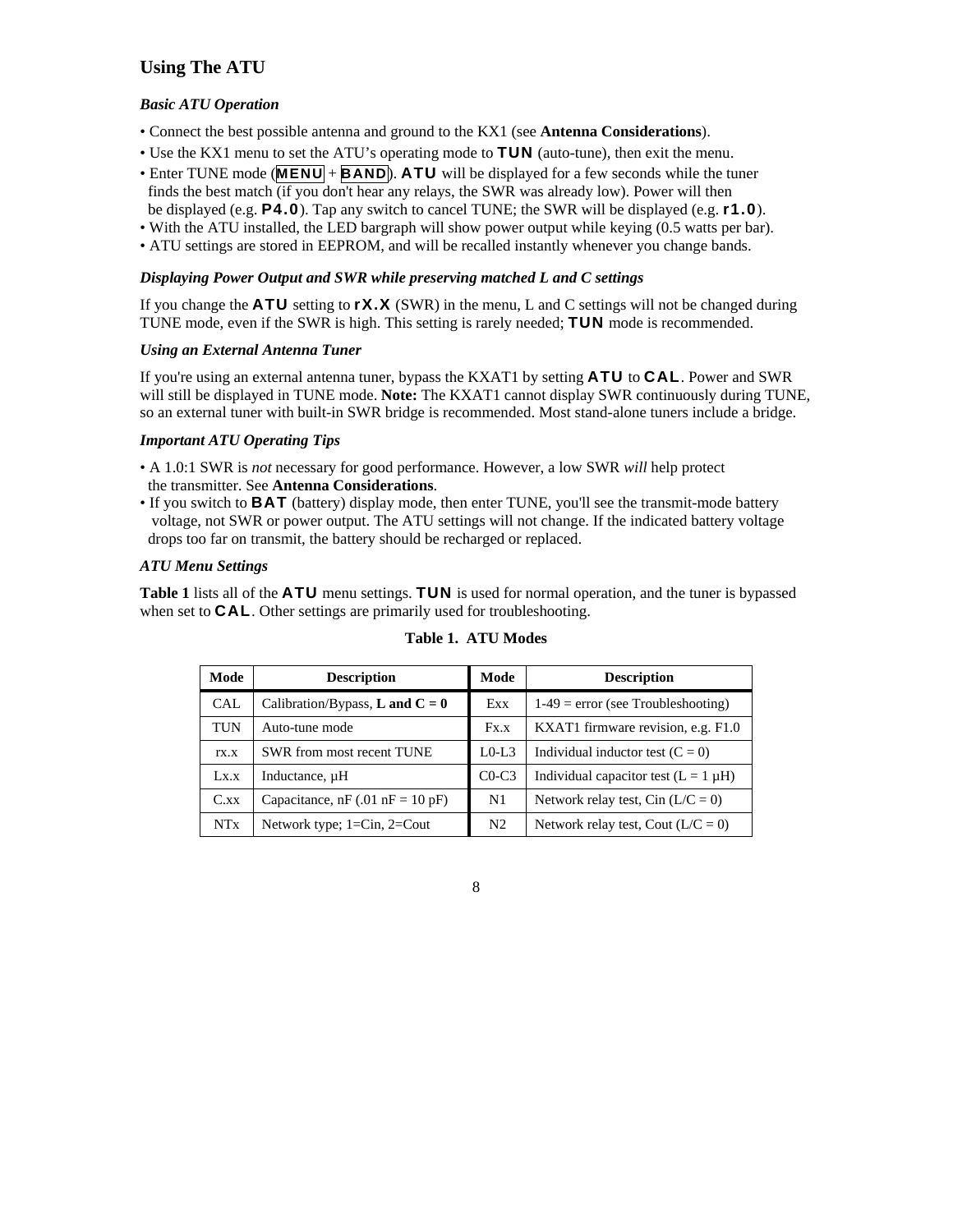### **Antenna Considerations**

The KXAT1 will work with coax-fed dipoles, verticals, etc., but it's optimized for use with random-length wire antennas. These are often the easiest antennas to set up in the field. However, certain wire lengths must be avoided, and ground radials are required (both issues are discussed below). You should test your chosen antenna system ahead of time, if possible, to be sure the KXAT1 can achieve an acceptable match.

**No-feedline operation:** At QRP power levels, feedline is not always necessary. In many cases you can connect a wire antenna directly to the KX1 and toss it into a tree, then lay out at least one ground radial, as shown below. This antenna can be set up quickly, and compares favorably to a low, coax-fed dipole or inverted V. It also minimizes station weight (see further details on wire and accessories on page 10). If you toss the wire into a tree, try to keep all but about one foot of wire exposed. A wire that is mostly *in* a tree will still radiate, but not as well.



Wire antenna length: Since the KX1 can only match a moderate range of impedances, a given random wire length is not guaranteed to provide an acceptable match on all three bands. Results will vary depending on the wire length, height, type of support, and ground system. But for backpacking use on 40/30/20 meters, a wire length of 24-28 feet will generally provide good results. For use on 30/20 m only, as little as 12 ft. can be used, and for 20 m only, as little as 8 ft. *Avoid lengths which are close to a half*wavelength long or any multiple thereof, which will be out of the *KXAT1's matching range*. For example, you should avoid using close to 33' if 20 m operation is planned, or 46' if you'll be using 30 m.

**Ground system:** Use a at least one ground radial, cut to at least 1/8th wavelength on the lowest band used (16' on 40 meters). When possible, use two or more radials, with one cut to 1/4 wavelength on each band.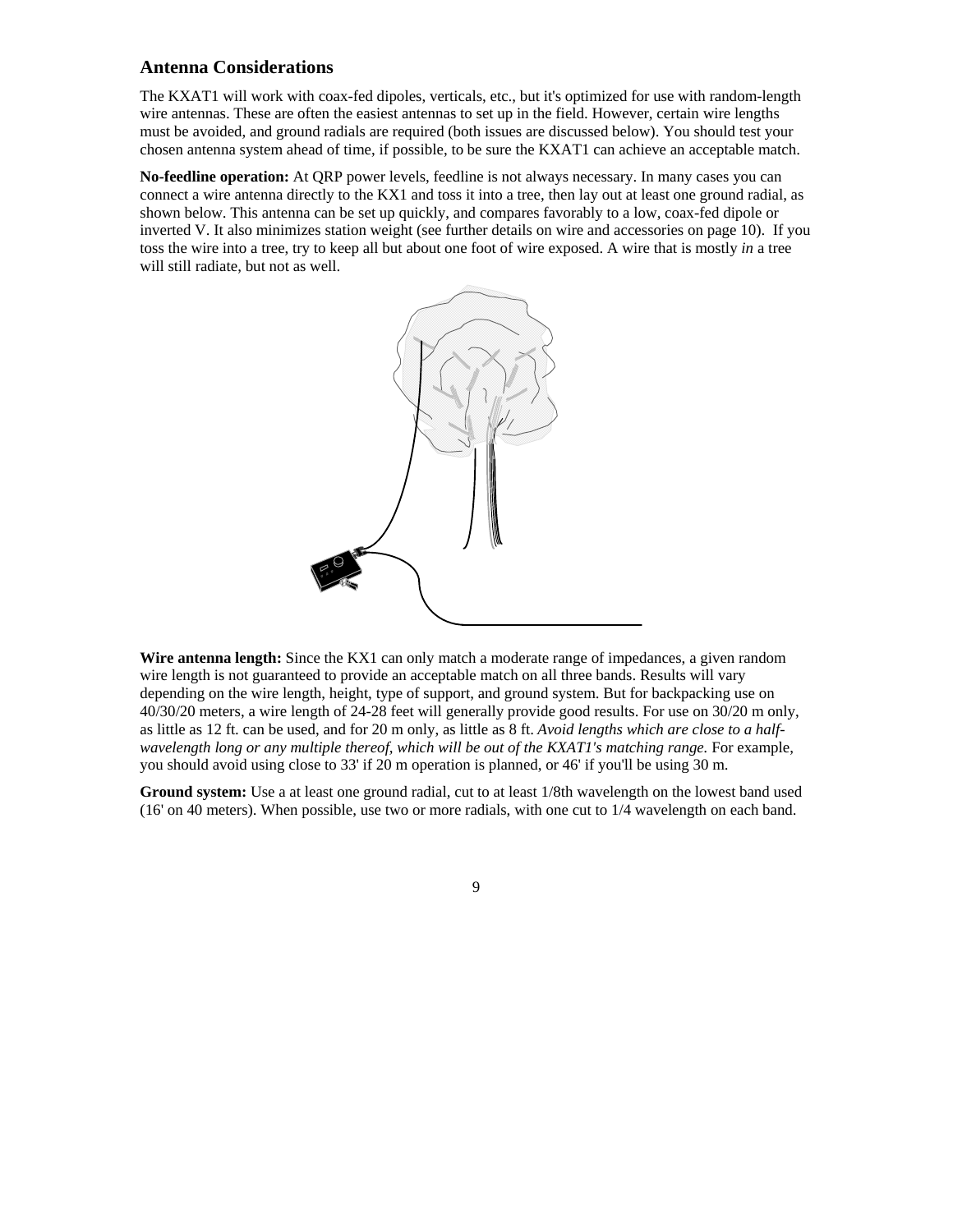**Backpacking Verticals:** The KXAT1 may improve the match to a backpacking-style vertical. If the antenna has a loading coil, you should first adjust it for minimum SWR, since such antennas can be very narrow-banded. Set the **ATU** menu entry to **CAL** mode (bypass) for this purpose, then back to **TUN** mode to further match the antenna using the KXAT1 (if necessary).

**Whip Antennas:** Short whip antennas connected directly to the KX1 may damage the antenna jack or PC board, and so should only be used in an emergency. They are also very poor radiators.

**Do I Need a really low SWR**? Not necessarily. For example, if the SWR is 2:1, the loss in transmitted signal strength will be only about 0.5 dB. However, a low SWR *will* protect the transmitter, and an SWR under 2:1 is recommended. The KXAT1 always tries to hit 1:1, and with most antennas it will find an SWR below 1.5:1 on most bands. If the SWR is higher than 2:1 after matching, try using a balun or reconfiguring the antenna or changing its length.

**Using Baluns:** A balun can improve the match to very high-impedance antennas, allow the KXAT1 to be used with balanced line, and help isolate the antenna from the rig to reduce RF pickup. A low-loss, broadband, 4:1 balun such as the Elecraft BL1 is a good choice (it's also quite small—just 1.5 x 3").

#### *Suggested Wire and Accessories*

 $\overline{a}$ 

**Wire:** #26 stranded copperclad steel wire, such as Wireman #534 (also available from Davis RF as #WM534), is strong, lightweight, and easy to keep straight. A 25-ft. length weighs less than half an ounce.

**Adapters:** To go from BNC directly to wires, you'll need an adapter. The smallest suitable adapter is the **Pomona model 3430-2**, which is a *single* binding post to BNC male (see drawing below).



If you use this adapter type, you'll need to use one of the KX1's thumbscrews as a ground tie-point, requiring that you carefully remove some paint from around the bottom cover holes on both inside and outside. A larger but more versatile adapter is the **Pomona model 1296**. This is a *double* binding post to BNC male, which provides both antenna and ground connections. The more expensive **model 3296** also has double binding posts, but they're the miniature type, reducing overall dimensions.

**Weights:** A large, stainless steel hex machine nut, thread diameter 5/8", can be found at hardware stores and works well for tossing wires into trees (weight: about 1 oz.). If you prefer fishing weights, avoid using lead, which is toxic to wildlife. Stainless steel weights are available (e.g., www.bulletweights.com<sup>1</sup>).

**Supporting hardware:** End insulators and non-conductive support line are not strictly necessary for lowpower portable antenna installations. In general, you can simply attach a weight to the end of the wire itself. But if you prefer to isolate the end of the wire to minimize interaction with other objects, you can fabricate lightweight insulators from small pieces of plastic. Small-diameter nylon cord can be used for support lines.

 $<sup>1</sup>$  Additional suppliers can be found with a web search for "non-toxic weights" or "non-toxic fishing tackle."</sup>

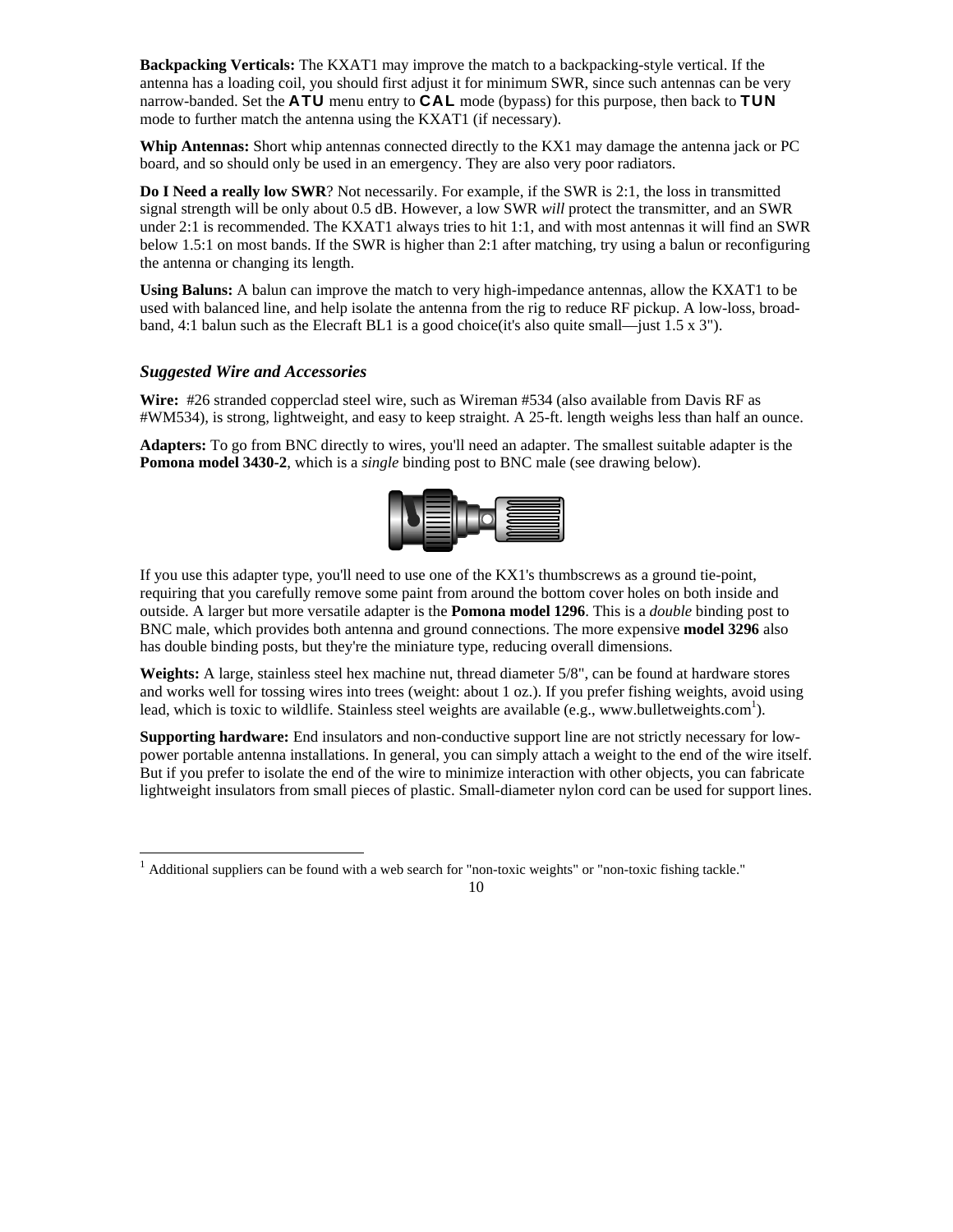## **Troubleshooting**

**If the ATU menu parameter shows "---" at all times,** look for a connector shifted by one position, an unsoldered pin, U1 installed backwards on the ATU board, or a defective U1. Also check the ATU PC board for shorts to ground, solder bridges, and unsoldered

**If the ATU menu parameter becomes "---" after doing a tune-up,** it may be due to very high RF feedback into the transceiver. Turn power off and back on, then re-test the ATU using a dummy load or a different antenna. If it functions correctly on a dummy load but not on your antenna, try using a balun.

**If the SWR isn't**  $\lt$  **<b>r1.2** with a 50-ohm load, C9's setting may be incorrect.

**If the power indicated is always about 0 watts,** the windings of T1 may be reversed, or one or more leads of T1 or L1-L4 may not be properly stripped.

**If the ATU shows an error message (Exx in the menu where xx is between 1 and 49),** you may have a defective microcontroller (KXAT1-U1). **Exx** numbers 50-99 are used for tune-up algorithm tracking, and do not indicate a problem.

**If SWR is not displayed after exiting TUNE,** you may have high RF feedback into the transceiver. You may need to improve your ground system, move the antenna farther away, or use a balun.

**If the tuner is unable to achieve a low SWR on some bands,** even with several different antennas, you could have a single defective relay or component on the L-C board. Start by slowly scrolling through ATU menu parameters **L0** through **L3**, **C0** through **C3**, **N1**, and **N2**. These are intended for relay testing. For example, **L0** turns off all of the inductor relays (K4-K6). **L1** turns on K4, etc. Similarly, **C0** turns off all of the capacitor relays, and **C1** turns on K1. **N1** and **N2** place the network configuration relay, K7, into its two positions: CTX (C-in L-network) or CANT (C-out L-network).

**If the relays are all working but you suspect an inductor or capacitor,** you can test each L and C by noting their effect on SWR, one at a time. Start on the highest band. Connect a 50-ohm dummy load to one of the antenna jacks, select **L0**, do TUNE, and note the SWR reading. Then select **L1** and do TUNE again; the SWR should change by a small amount. **L2** should have a larger effect, etc. If the inductance selections cause the SWR to go off the scale (**9.9**), switch to a lower band, go back to **L0**, then test the remaining inductors. Similarly, you can test all three capacitors, starting on the highest band with **C0**, **C1**, etc. You'll know you have found the bad component if it has too large or small an effect (or no effect) on SWR, in relation to the others tested.